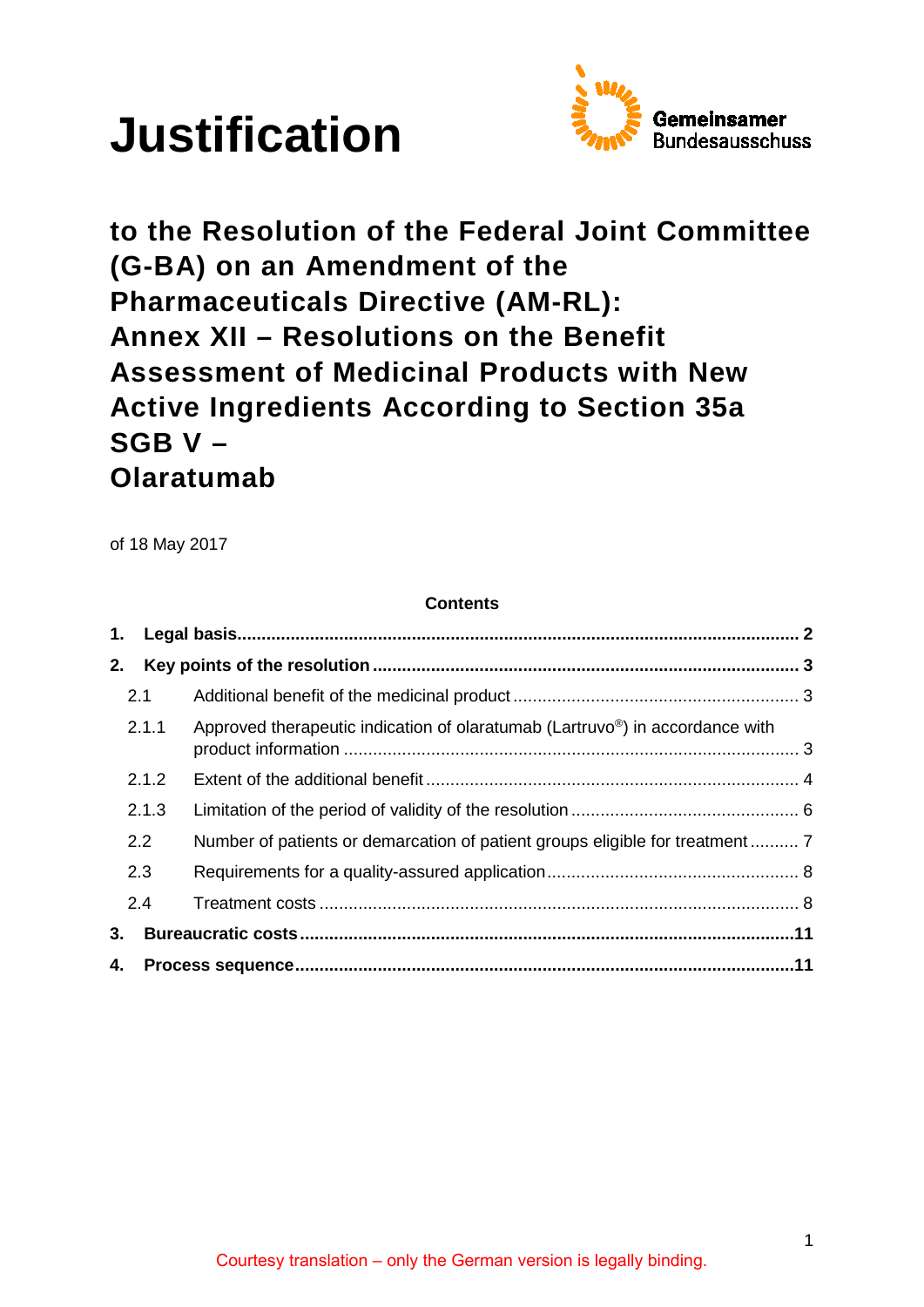### <span id="page-1-0"></span>**1. Legal basis**

According to Section 35a, paragraph 1 German Social Code, Book Five (SGB V), the Federal Joint Committee (G-BA) assesses the benefit of reimbursable medicinal products with new active ingredients.

For medicinal products for the treatment of a rare disease (orphan drugs) that are approved in accordance with Regulation (EC) No. 141/2000 of the European Parliament and of the Council of 16 December 1999, according to Section 35a, paragraph 1, sentence 10, 1st half of the sentence SGB V, the additional medical benefit is considered to be proven through the grant of the marketing authorisation. Evidence of the medical benefit and the additional medicinal benefit in relation to the appropriate comparator therapy need not be submitted (Section 35a, paragraph 1, sentence 10, 2nd half of the sentence SGB V). Section 35a, paragraph 1, sentence 10 1st half of the sentence SGB V thus guarantees an additional benefit for an approved orphan drug, although an assessment of the orphan drug in accordance with the principles laid down in Section 35a, paragraph 1, sentence 3, Nos. 2 and 3 SGB V in conjunction with Chapter 5, Sections 5 et seq. of the Rules of Procedure, G-BA (VerfO) has not been carried out. Only the extent of the additional benefit has to be demonstrated.

However, the restrictions on the benefit assessment of orphan drugs resulting from the statutory obligation to the marketing authorisation do not apply if the turnover of the medicinal product with the SHI at pharmacy retail prices including VAT exceeds € 50 million in the last 12 calendar months. According to Section 35a, paragraph 1, sentence 11 SGB V, the pharmaceutical company must then, within three months of being requested to do so by the G-BA, submit evidence according to Chapter 5, Section 5, paragraphs 1–6 VerfO, in particular regarding the additional medical benefit in relation to the appropriate comparator therapy as defined by the G-BA according to Chapter 5, Section 6 VerfO and prove the additional benefit in comparison with the appropriate comparator therapy.

In accordance with Section 35a, paragraph 2 SGB V, the G-BA decides whether to carry out the benefit assessment itself or to commission the Institute for Quality and Efficiency in Health Care (IQWiG). On the basis of the statutory requirement in Section 35a, paragraph 1, sentence 10 SGB V that the additional benefit of an orphan drug is deemed to have been proven through the grant of marketing authorisation, the G-BA modified the procedure for the benefit assessment of orphan drugs at its session on 15 March 2012 to the effect that, in the case of orphan drugs, the G-BA initially no longer independently determines an appropriate comparator therapy as the basis for the solely legally permissible assessment of the extent of an additional benefit to be assumed by law. Rather, the extent of the additional benefit provided by the G-BA is assessed exclusively on the basis of the approval studies.

Accordingly, at its session on 15 March 2012, the G-BA amended the mandate issued to the IQWiG by resolution of 1 August 2011 for the benefit assessment of medicinal products with new active ingredients in accordance with Section 35a, paragraph 2 SGB V in such a way that, in the case of orphan drugs, the IQWiG is only commissioned to carry out a benefit assessment in the case of a previously defined comparator therapy when the sales volume of the medicinal product concerned has exceeded the legal limit of  $\epsilon$  50 million and is therefore subject to an unrestricted benefit assessment (*cf* Section 35a, paragraph, 1 sentence 11 SGB V). According to Section 35a, paragraph 2 SGB V, the assessment of the G-BA must be completed within three months of the relevant date for submission of the evidence and published on the internet.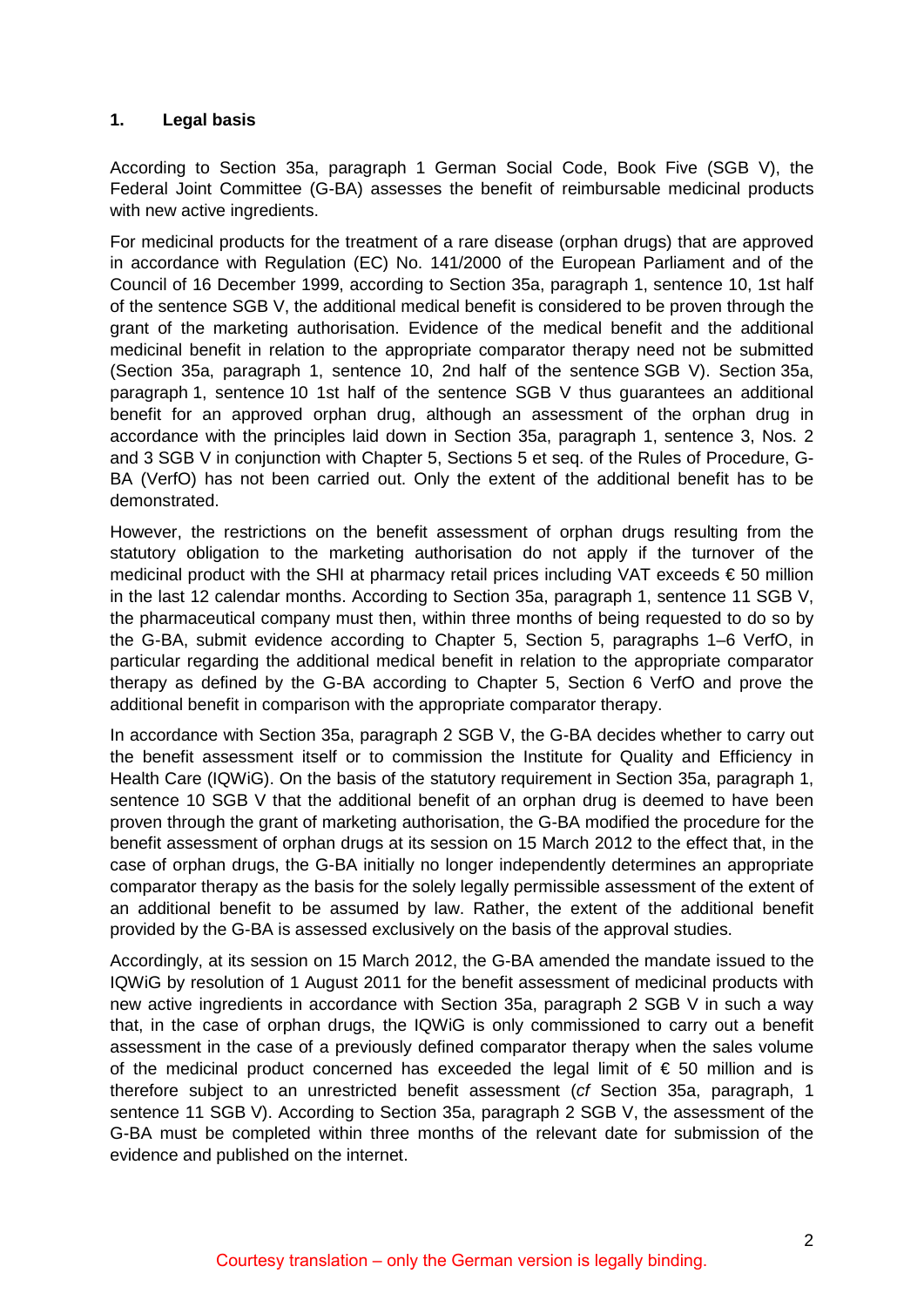According to Section 35a, paragraph 3 SGB V, the G-BA shall pass a resolution on the benefit assessment within three months of its publication. The resolution is to be published on the internet and forms part of the Pharmaceuticals Directive.

# <span id="page-2-0"></span>**2. Key points of the resolution**

The relevant date for the first placing on the market of the active ingredient olaratumab in accordance with Chapter 5, Section 8, number 1, sentence 2 of the Rules of Procedure of the G-BA (VerfO) is 1 December 2016. The pharmaceutical company submitted the final dossier to the G-BA in accordance with Section 4, paragraph 3, number 1 of the Ordinance on the Benefit Assessment of Pharmaceuticals (AM-NutzenV) in conjunction with Chapter 5, Section 8, number 1 VerfO on 1 December 2016.

Olaratumab for the treatment of soft tissue sarcoma is approved as a medicinal product for the treatment of a rare disease in accordance with Regulation (EC) No. 141/2000 of the European Parliament and the Council of 16 December 1999.

According to Section 35a, paragraph 1, sentence 10, 1st half of the sentence SGB V, the additional benefit is considered to be already proven by the marketing authorisation. The extent of the additional benefit is assessed on the basis of the approval studies by the G-BA.

The G-BA carried out the benefit assessment and commissioned the IQWiG to evaluate the information provided by the pharmaceutical company in Module 3 of the dossier on treatment costs and patient numbers. The benefit assessment was published together with the IQWiG assessment on the website of the G-BA [\(www.g-ba.de\)](http://www.g-ba.de/) on 1 March 2017, thus initiating the written statement procedure. In addition, an oral hearing was held.

The G-BA has adopted its resolution on the basis of the dossier of the pharmaceutical company, the dossier evaluation carried out by the G-BA, the assessment of treatment costs and patient numbers (IQWiG G16-13) prepared by the IQWiG, and the statements submitted in the written statement and oral hearing procedure.

In order to determine the extent of the additional benefit, the G-BA has evaluated the studies relevant for marketing authorisation with regard to their therapeutic relevance (qualitative) in accordance with the criteria laid down in Chapter 5, Section 5, paragraph 7, sentence 1 numbers 1 through 4 VerfO. The methodology proposed by the IQWiG in accordance with the General Methods<sup> $1$ </sup> was not used in the benefit assessment of olaratumab.

In the light of the above and taking into account the statements received and the oral hearing, the G-BA has arrived at the following assessment:

# <span id="page-2-1"></span>2.1 Additional benefit of the medicinal product

## <span id="page-2-2"></span>2.1.1 Approved therapeutic indication of olaratumab (Lartruvo®) in accordance with product information

Lartruvo is indicated in combination with doxorubicin for the treatment of adult patients with advanced soft tissue sarcoma who are not amenable to curative treatment with surgery or radiotherapy and who have not been previously treated with doxorubicin (see Section 5.1 of the product information).

<span id="page-2-3"></span> <sup>1</sup> General Methods, Version 4.2 dated 22 April 2015. Institut für Qualität und Wirtschaftlichkeit im Gesundheitswesen [Institute for Quality and Efficiency in Health Care], Cologne.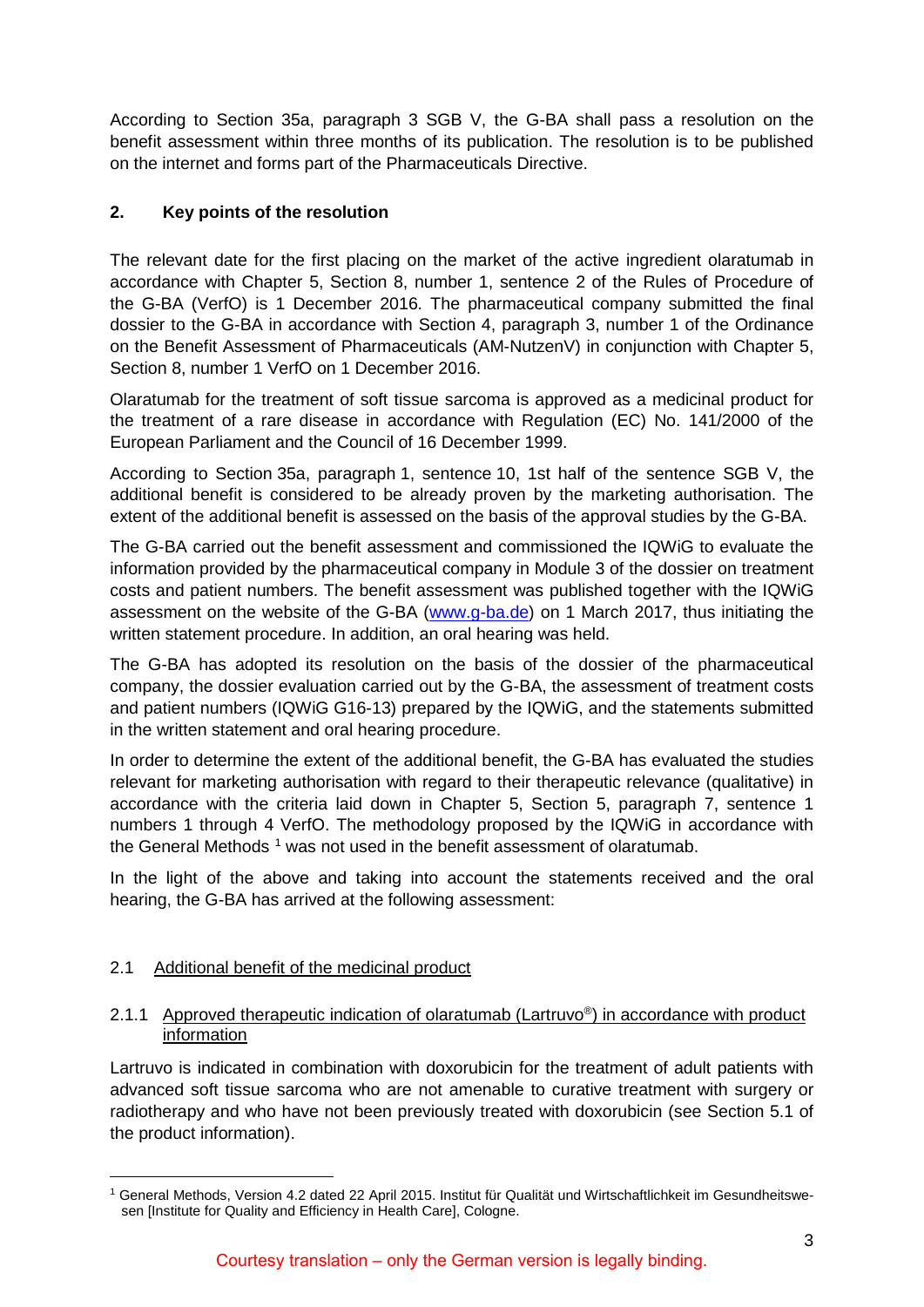### <span id="page-3-0"></span>2.1.2 Extent of the additional benefit

In summary, the additional benefit of olaratumab in combination with doxorubicin is assessed as follows:

for patients with advanced soft tissue sarcoma who are not amenable to curative treatment with surgery or radiotherapy and who have not been previously treated with doxorubicin, there is a considerable additional benefit.

#### Justification:

For the benefit assessment, the pharmaceutical company submits the results of the JGDG pivotal study in the dossier.

The JGDG study is an open, multi-centric Phase 1b/2 study that includes adult patients with advanced or metastasised soft tissue sarcoma who are not considered for a curative treatment with surgery or radiotherapy and who had not yet received anthracycline. The study comprises a Phase 1b section to investigate the safety and pharmacokinetics of olaratumab in combination with doxorubicin and a Phase 2 section to investigate the efficacy and safety of olaratumab in combination with doxorubicin in an open randomised controlled comparison. The patients examined in Phase 1b did not switch to Phase 2 of the study.

The benefit assessment is based on the JGDG Phase 2 study in which olaratumab + doxorubicin was compared with doxorubicin monotherapy. For this purpose, 133 patients were randomised 1:1 to the treatment group with olaratumab + doxorubicin ( $N = 66$ ) or the doxorubicin control group ( $N = 67$ ). The randomisation was stratified for the four factors: (1) PDGFRa status (positive vs negative), (2) number of systemic previous therapies (0 vs  $\geq$  1), (3) histological tumour type (leiomyosarcoma vs synovial sarcoma vs others), and (4) ECOG-PS (0–1 vs 2).

Patients who showed no progress after eight therapy cycles of olaratumab + doxorubicin were subsequently given olaratumab monotherapy. In the control group, monotherapy with doxorubicin was performed for a maximum of eight cycles (24 weeks). Patients in the control group with a progression during or after doxorubicin monotherapy were able to subsequently receive olaratumab monotherapy (crossover population).

The study was conducted exclusively in the US at 16 study centres between October 2010 and May 2015.

#### *Limitations in the significance of the study results:*

In general, the study has limitations in the significance of the data because of the small sample size of only 133 included patients. In addition, some of the statistical criteria of the analyses conducted were not adequately defined *a priori*. The study results are subject to a high risk of bias, especially because of the unblinded study design.

With more than 20 sub-types of soft tissue sarcoma, the study population was characterised by a large histological heterogeneity. The most common subtypes were leiomyosarcoma, liposarcoma, and undifferentiated pleomorphic sarcoma. In this respect, the baseline characteristics of the study population show a striking difference between the study arms; the intervention group shows a broader histological heterogeneity in the sub-type than the control group. An imbalance between intervention and control group is also striking in the proportion of women (61 vs 51%), in patients who had received  $\geq$  1 previous systemic therapy (39 vs 30%), in the age  $\geq 65$  years (27 vs 36%), and in patients with  $> 2$  metastasis sites (35 vs 51%).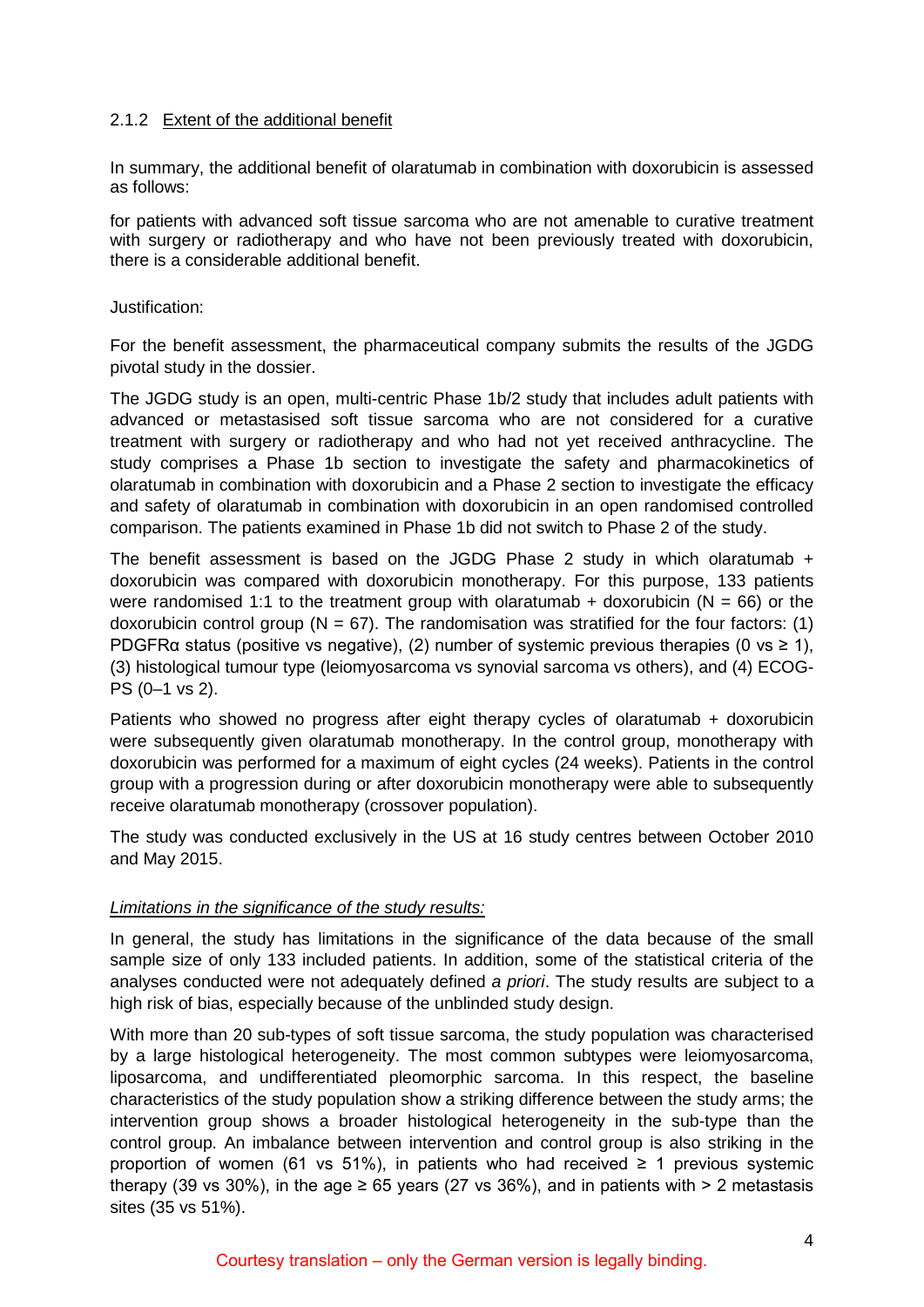From the control group, 30 patients with a progression during or after doxorubicin monotherapy received olaratumab monotherapy (crossover population), thereby further hindering a valid assessment of the treatment effect of olaratumab + doxorubicin.

## **Mortality**

### *Overall survival*

For the overall survival endpoint, there was a statistically significant increase in overall survival in the treatment group with olaratumab  $+$  doxorubicin compared with doxorubicin monotherapy (26.5 months vs 14.7 months median), thus resulting in a median extension of the survival of 11.8 months (hazard ratio: 0.46  $[0.30; 0.71]$ ,  $p = 0.0003$ ). The result was confirmed by sensitivity analyses addressing the influence of follow-up therapies, baseline characteristics, or the number of therapy cycles.

#### **Morbidity**

## *Progression-free survival*

For the endpoint progression-free survival (PFS), there was no statistically significant difference between treatment groups: 8.2 months (olaratumab + doxorubicin) vs 4.4 months (doxorubicin) median (hazard ratio: 0.67 [0.40;1.12], p = 0.1208).

The PFS endpoint is a combined endpoint composed of endpoints of the mortality and morbidity categories. In the JGDG study, the mortality endpoint component was calculated as an independent endpoint via the overall survival endpoint. The morbidity component – radiologically determined disease progression according to the RESIST criteria – was not surveyed on a symptom-related basis but rather exclusively using imaging techniques. Taking the aforementioned factors into consideration, there are differing opinions within the G-BA regarding the relevance for patients of the PFS endpoint. The overall statement on the extent of the additional benefit remains unaffected.

#### *Symptomatology*

The effects of the therapies in the JGDG study on disease-specific symptomatology were not investigated. For the benefit assessment, no data on symptomatology are available for the combination olaratumab + doxorubicin compared with doxorubicin monotherapy.

#### Quality of life

The health-related quality of life was not investigated in the JGDG study. For the benefit assessment, no data are available on the effects of olaratumab + doxorubicin on quality of life compared with doxorubicin monotherapy.

#### Side effects

Adverse events occurred at least once in almost every patient in this trial – those treated with the combination of olaratumab + doxorubicin as well as those treated with doxorubicin monotherapy. The results on the overall rate of adverse events are used only as a supplement.

Adverse events classified as "severe adverse events" (CTCAE grade  $\geq$  3) occurred at least once (79.7% and 69.2%, respectively) in most patients in both treatment groups without statistically significant difference. 42.2% of patients in the olaratumab + doxorubicin and 38.5% of patients in the doxorubicin monotherapy treatment group were affected by "serious adverse events (SAE)" at least once. There is also no statistically significant difference for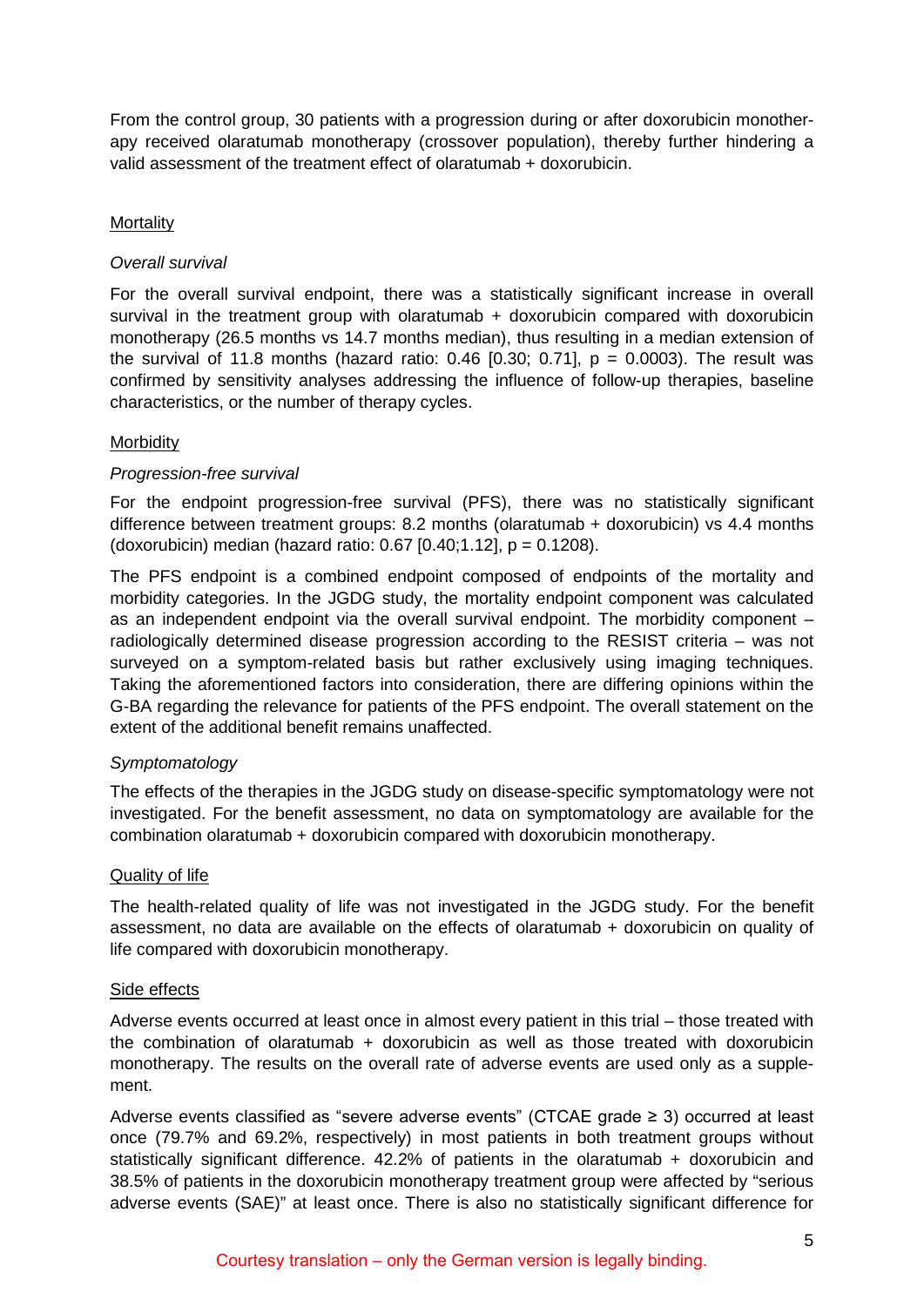this endpoint. In addition, there is no statistically significant difference between the treatment groups in the number of therapy discontinuations because of adverse events.

With regard to the frequently documented adverse events ( $\geq$  10% of patients in one study arm), olaratumab + doxorubicin was associated in particular with increased occurrence of severe neutropoenia (CTCAE grade  $\geq$  3); however, this was not associated with an increased occurrence of febrile neutropoenia or severe infections.

When interpreting these results, the longer observation period for adverse events in the intervention group with olaratumab + doxorubicin must be taken into account. The present consideration of event frequencies therefore leads to a conservative result because the longer observation period in the intervention group alone may lead to more frequent documentation of adverse events.

#### Overall assessment

To assess the extent of the additional benefit of olaratumab in combination with doxorubicin for the treatment of advanced soft tissue sarcoma, the JGDG pivotal study provides results on mortality (overall survival), morbidity, and side effects compared with doxorubicin monotherapy.

The results for the overall survival endpoint show that treatment with olaratumab in combination with doxorubicin resulted in a statistically significant median survival extension of 11.8 months vs doxorubicin monotherapy; this is considered a significant improvement with a significant magnitude.

There is a lack of data for an assessment of health-related quality of life. Statements on quality of life are given high priority, especially in the present palliative therapy situation. There are also no data on disease-specific symptomatology.

The endpoints on side effects show neither an advantage nor a clear disadvantage. In the study, the increase of severe neutropoenia (CTCAE grade  $\geq$  3) in the olaratumab + doxorubicin treatment group was not associated with an increased incidence of febrile neutropoenia or severe infections.

Overall, the results available on patient-relevant outcomes show an additional benefit for olaratumab in combination with doxorubicin compared with doxorubicin monotherapy because of the prolongation in overall survival, which is assessed as considerable in scope.

The limitations in the significance of the study results described result in relevant uncertainties in the interpretation of the results. However, the extent of these uncertainties is not estimated to such an extent that they would not allow quantification of the additional benefit. However, the result is subject to relevant uncertainties.

As a result, the G-BA classifies the extent of the additional benefit of olaratumab in combination with doxorubicin as considerable based on the criteria in Section 5, paragraph 7 AM-NutzenV, taking into account the severity of the disease and the therapeutic objective in the treatment of the disease.

## <span id="page-5-0"></span>2.1.3 Limitation of the period of validity of the resolution

The limitation of the period of validity of the resolution on the benefit assessment of olaratumab (in combination with doxorubicin) has its legal basis in Section 35a, paragraph 3, sentence 4 SGB V. Thereafter, the G-BA may limit the validity of the resolution on the benefit assessment of a medicinal product. In this case, the limitation is justified by objective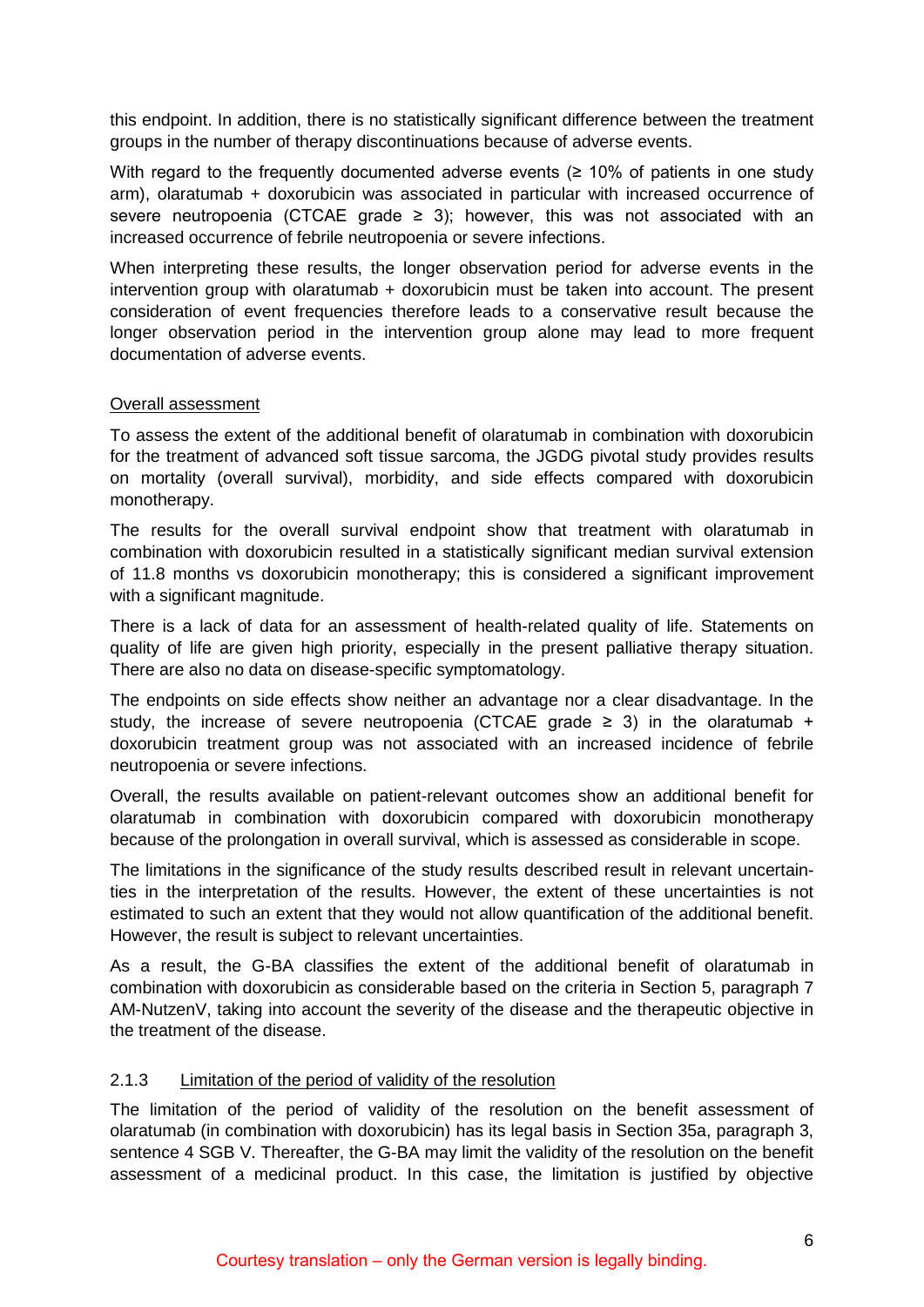reasons consistent with the purpose of the benefit assessment according to Section 35a, paragraph 1 SGB V:

The significance of the study results available from the JGDG Phase 1b/2 study is limited, especially because of the small sample size of only 133 patients and the resulting limited statistical significance. This gives rise to relevant uncertainties in the interpretation of the available results, which means that the extent of the additional benefit identified in this resolution is subject to uncertainties.

To investigate the efficacy and safety of olaratumab in combination with doxorubicin in the present therapeutic indication, a blinded controlled, randomised Phase 3 study is currently under way (Study I5B-MC-JGDJ; "ANNOUNCE"). This study is planned to include 460 patients. This Phase 3 study is potentially relevant for assessing the additional benefit of olaratumab in combination with doxorubicin. In addition, there is a legitimate expectation that the results of this study will be more significant than the existing data basis.

Against the background that the medicinal product Lartruvo® with the active ingredient olaratumab was approved under "special conditions", the European Medicines Agency (EMA) requires, among other things, that the results of the currently ongoing phase 3 ANNOUNCE study be submitted as part of the evidence to be provided by the pharmaceutical company. The clinical study report on this study is expected to be submitted to the EMA by 31 January [2](#page-6-1)020. $2$ 

Against this background, it is justified to limit the duration of this resolution. For this purpose, the G-BA considers a limitation of the resolution until 1 May 2020 to be appropriate. In principle, an extension may be granted if it is justified and clearly demonstrated that the period of the limitation is not sufficient.

#### *Conditions of the limitation:*

For the renewed benefit assessment after the deadline, the study results from the currently ongoing Phase 3 study I5B-MC-JGDJ ("ANNOUNCE") are to be presented in the dossier.

In accordance with Section 3, number 5 AM-NutzenV in conjunction with Chapter 5 Section 1, paragraph 2, number 7 VerfO, the procedure for the benefit assessment of olaratumab shall recommence when the deadline has expired. For this purpose, the pharmaceutical company must submit a dossier on the benefit assessment of olaratumab to the G-BA at the latest on the day of expiry of the deadline (Section 4, paragraph 3, number 5 AM-NutzenV in conjunction with Chapter 5, Section 8, number 5 VerfO). The possibility that a benefit assessment of olaratumab can be carried out at an earlier point in time for other reasons (*cf* Chapter 5, Section 1, paragraph 2 VerfO) remains unaffected by this.

## <span id="page-6-0"></span>2.2 Number of patients or demarcation of patient groups eligible for treatment

approx. 1,200–1,400 patients

The information on the number of patients is based on the target population in statutory health insurance (SHI).

The G-BA bases the resolution on the patient numbers stated in the dossier of the pharmaceutical company; these are subject to uncertainties based on the data available. The patient numbers are based on the incidence of patients with advanced soft tissue sarcoma. This

<span id="page-6-1"></span> <sup>2</sup> European Medicines Agency. Assessment report: Lartruvo; 15 September 2016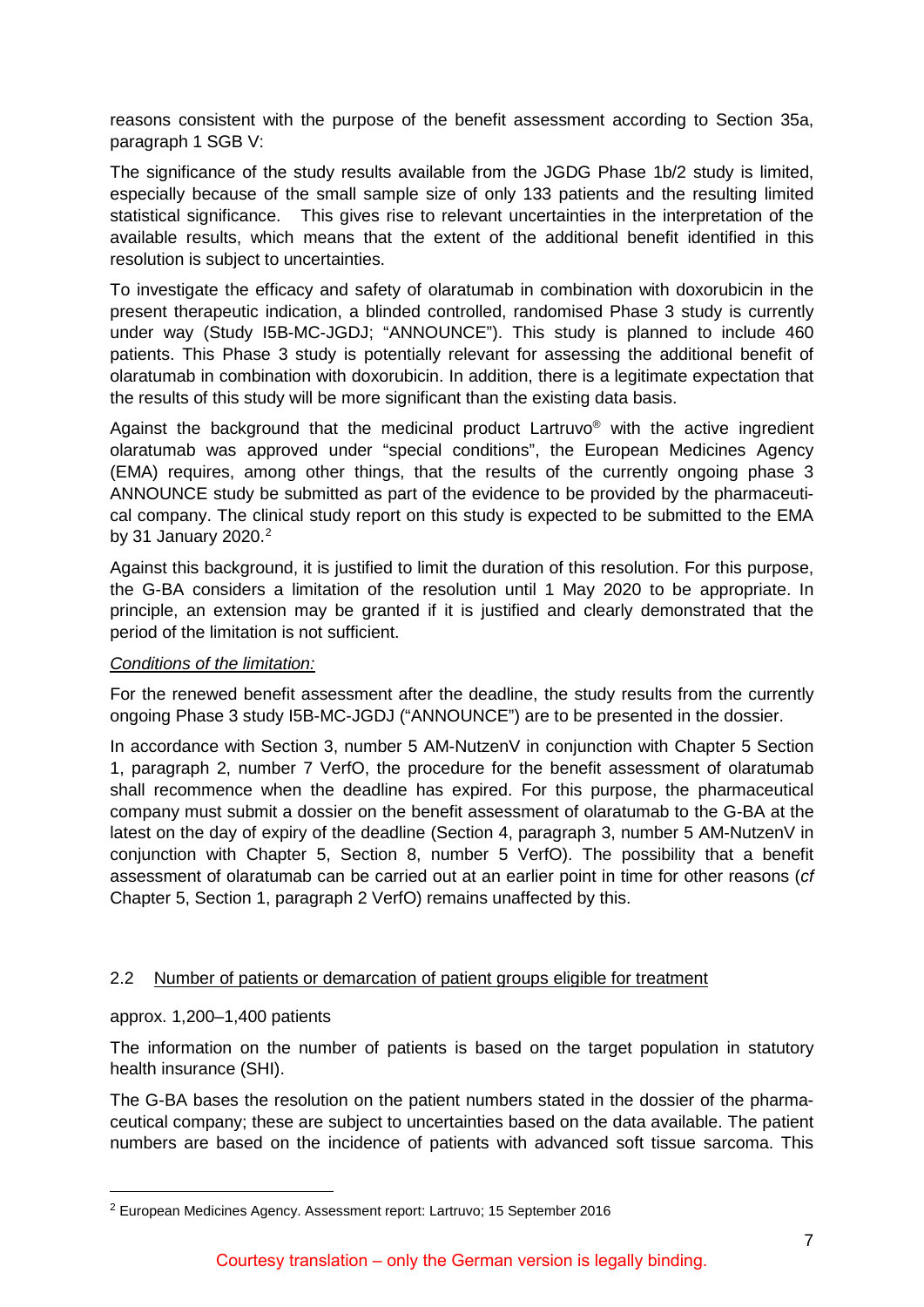may result in an underestimation because the marketing authorisation for olaratumab is not limited to newly diagnosed patients. Another underestimation lies in the derivation of the incidence via the mortality rate. Because the 1-year survival rate in the advanced stage is 50% and thus only half of the newly diagnoses patients have died after one year, these patients would not be included in the total number of patients.

Overall, it can be assumed that the number of patients is overestimated because the present therapeutic indication includes only patients who cannot be treated curatively and who had also not been treated with doxorubicin. However, the number of patients indicated includes all patients with advanced soft tissue sarcoma. Including the mortality rate in the calculation also leads to an overestimation of the number of patients because patients in earlier stages of the disease can also die of soft tissue sarcoma.

## <span id="page-7-0"></span>2.3 Requirements for a quality-assured application

The requirements in the product information are to be taken into account. The European Medicines Agency (EMA) provides the contents of the product information (summary of product characteristics, SmPC) for Lartruvo® (active ingredient: olaratumab) at the following publicly accessible link (last access: 10 April 2017):

http://www.ema.europa.eu/docs/de\_DE/document\_library/EPAR\_- \_Product\_Information/human/004216/WC500216869.pdf

Treatment with olaratumab should only be initiated and monitored by specialists in internal medicine, haematology, and oncology who are experienced in the treatment of patients with soft tissue sarcomas.

This medicinal product was approved under "special conditions". This means that further evidence of the benefit of the medicinal product is anticipated. The European Medicines Agency will evaluate new information on this medicinal product at a minimum once per year and update the product information where necessary.

## <span id="page-7-1"></span>2.4 Treatment costs

The treatment costs are based on the contents of the product information and the information listed in the LAUER-TAXE® (last revised: 1 May 2017).

#### Treatment duration:

If no maximum treatment duration is specified in the product information, the treatment duration is assumed to be one year, even if the actual treatment duration is patient-individual and/or is shorter on average.

| Designation of the<br>therapy | <b>Treatment mode</b>            | Number of<br>treatments per<br>patient per<br>year | Treatment<br>duration per<br>treatment<br>(days) | Treatment<br>days per<br>patient per<br>year |
|-------------------------------|----------------------------------|----------------------------------------------------|--------------------------------------------------|----------------------------------------------|
| Olaratumab                    | Day 1 and 8 of a<br>21-day cycle | 17 cycles                                          | 2                                                | 34                                           |
| Doxorubicin                   | Day 1 of a 21-day                | 8 cycles                                           |                                                  | 8                                            |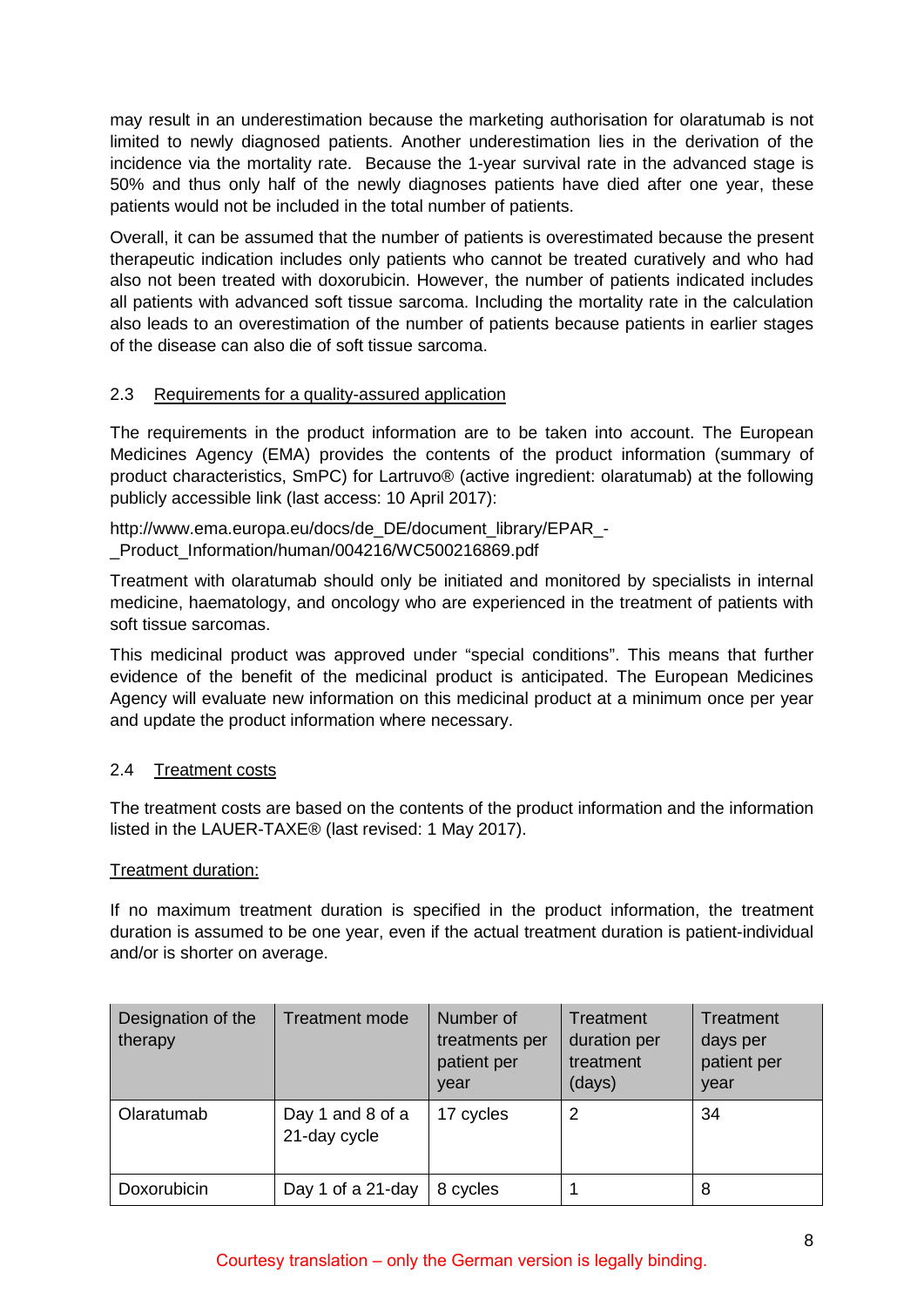| . |  |  |  |
|---|--|--|--|
|---|--|--|--|

#### Usage and consumption:

The (daily) doses recommended in the product information are used as the basis for calculation.

For dosages depending on body weight (BW) or body surface area (BSA), the average body measurements from the official representative statistics "Microcensus 2013 – body measurements of the population" were used as a basis (average height: 1.72 m, average body weight: 76.3 kg). From this, a body surface area of 1.89 m² is calculated (calculation according to Du Bois 1916).

| Designation of<br>the therapy | Dosage                             | Dose per<br>patient per<br>treatment<br>day | Consump-<br>tion by<br>potency per<br>treatment<br>day | Treatment<br>days per<br>patient per<br>year | Mean annual<br>consumption by<br>potency |
|-------------------------------|------------------------------------|---------------------------------------------|--------------------------------------------------------|----------------------------------------------|------------------------------------------|
| Olaratumab                    | 15 mg/kg<br><b>BW</b>              | 1144.50<br>ma                               | $3 \times 500$ mg                                      | 34                                           | $102 \times 500$ mg                      |
| Doxorubicin $3$               | 75 mg/m <sup>2</sup><br><b>BSA</b> | 141.75 mg                                   | $1 \times 50$ mg<br>$1 \times 100$ mg                  | 8                                            | $8 \times 50$ mg<br>$8 \times 100$ mg    |

#### Costs:

In order to improve comparability, the costs of the medicinal products were approximated both on the basis of the pharmacy retail price level and also deducting the statutory rebates in accordance with Sections 130 and 130 a SGB V. To calculate the annual treatment costs, the required number of packs of a particular potency was first determined on the basis of consumption. Having determined the number of packs of a particular potency, the costs of the medicinal products were then calculated on the basis of the costs per pack after deduction of the statutory rebates.

#### **Costs of the medicinal product:**

<span id="page-8-0"></span><sup>&</sup>lt;sup>3</sup> The doxorubicin dosage corresponds to the information given in the product information of Lartruvo Section 5.1. Regarding dose adjustments, please refer to the product information of doxorubicin. According to the product information of doxorubicin, there is a cumulative maximum dose that should not be exceeded.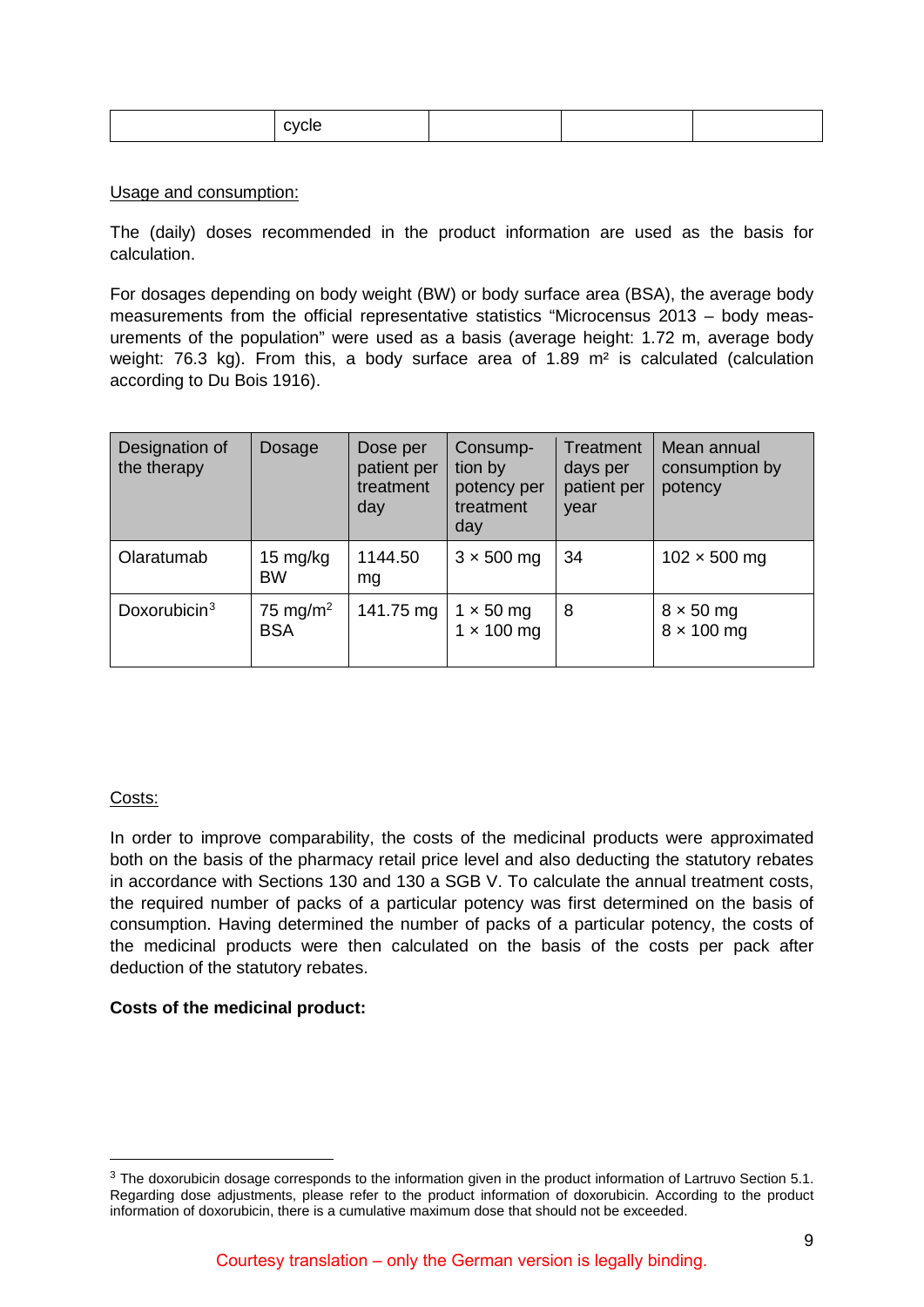| Designation of the<br>therapy <sup>4</sup> | Costs<br>(pharmacy selling price according to<br>potency and package size) | Costs after deduction of<br>statutory rebates              |
|--------------------------------------------|----------------------------------------------------------------------------|------------------------------------------------------------|
| Olaratumab                                 | € 1,937.05<br>500 mg                                                       | €1827.93<br>[€ 1.77 <sup>5</sup> ; € 107.35 <sup>6</sup> ] |
| Doxorubicin $3$                            | € 150.93 <sup>7</sup><br>50 mg                                             | €138.09<br>[€ 1.77 <sup>5</sup> ; € 11.07 <sup>6</sup> ]   |
|                                            | € 285.46 <sup>7</sup><br>$100$ mg                                          | €261.98<br>[€ 1.77 <sup>5</sup> ; € 21.71 <sup>6</sup> ]   |

Pharmaceutical retail price (LAUER-TAXE®) as last revised: 1 May 2017

#### Costs for additionally required SHI services:

If there are regular differences in the necessary use of medical treatment or in the prescription of other services in the use of the medicinal product to be evaluated and the appropriate comparator therapy in accordance with the product or package information, the costs incurred for this must be taken into account as costs for additionally required SHI services. Only costs directly related to the use of the medicinal product are taken into account. Medical treatment costs, hospital costs incurred for application of the medicinal product (e.g. infusion vials, infusion equipment), for monitoring the success of the treatment or the course of the disease, costs incurred for routine investigations (e.g. standard laboratory services such as blood counts, that do not exceed standard expenditure over the course of oncological treatment), and medical fee-based services are not shown.

## Other services covered by SHI funds:

The special agreement on contractual unit costs of retail pharmacist services (Hilfstaxe; contract on price formation for substances and preparations of substances) is not fully used to calculate costs because a) it is negotiated dynamically, b) it is not representative of the care because of the large number of billing modalities for cytostatic agents existing in SHI provision, most of which are regulated in non-public contracts, which are not tied to the Hilfstaxe, and c) it may not include all relevant active ingredients at a certain point in time and for these reasons is not suitable for standardised cost survey overall. On the other hand, the pharmacy retail price publicly accessible in the directory services in accordance with Section 131, paragraph 4 SGB V is a suitable basis for a standardised calculation.

According to the special agreement on contractual unit costs of retail pharmacist services [Hilfstaxe"] (last revised: 7. Supplementary Agreement to the Agreement on Pricing of Substances and Preparations of Substances of 1 March 2016), surcharges for the preparation of parenteral preparations containing cytostatics of a maximum of € 81 per ready-to-use preparation and for the preparation of parenteral solutions containing monoclonal antibodies of a maximum of  $\epsilon$  71 per ready-to-use unit shall apply. These amounts can be undercut in contracts. These additional costs are not added to the pharmacy retail price but rather follow the rules for calculating the Hilfstaxe. The cost representation is based on the pharmacy retail price and the maximum surcharge for production and is only an approximation of the

<span id="page-9-0"></span> <sup>4</sup> From the 2nd year of treatment onwards, the costs for olaratumab monotherapy apply.

<span id="page-9-1"></span><sup>5</sup> Rebate according to Section 130 SGB V

<span id="page-9-2"></span><sup>6</sup> Rebate according to Section 130a SGB V

<span id="page-9-3"></span><sup>7</sup> Fixed reimbursement rate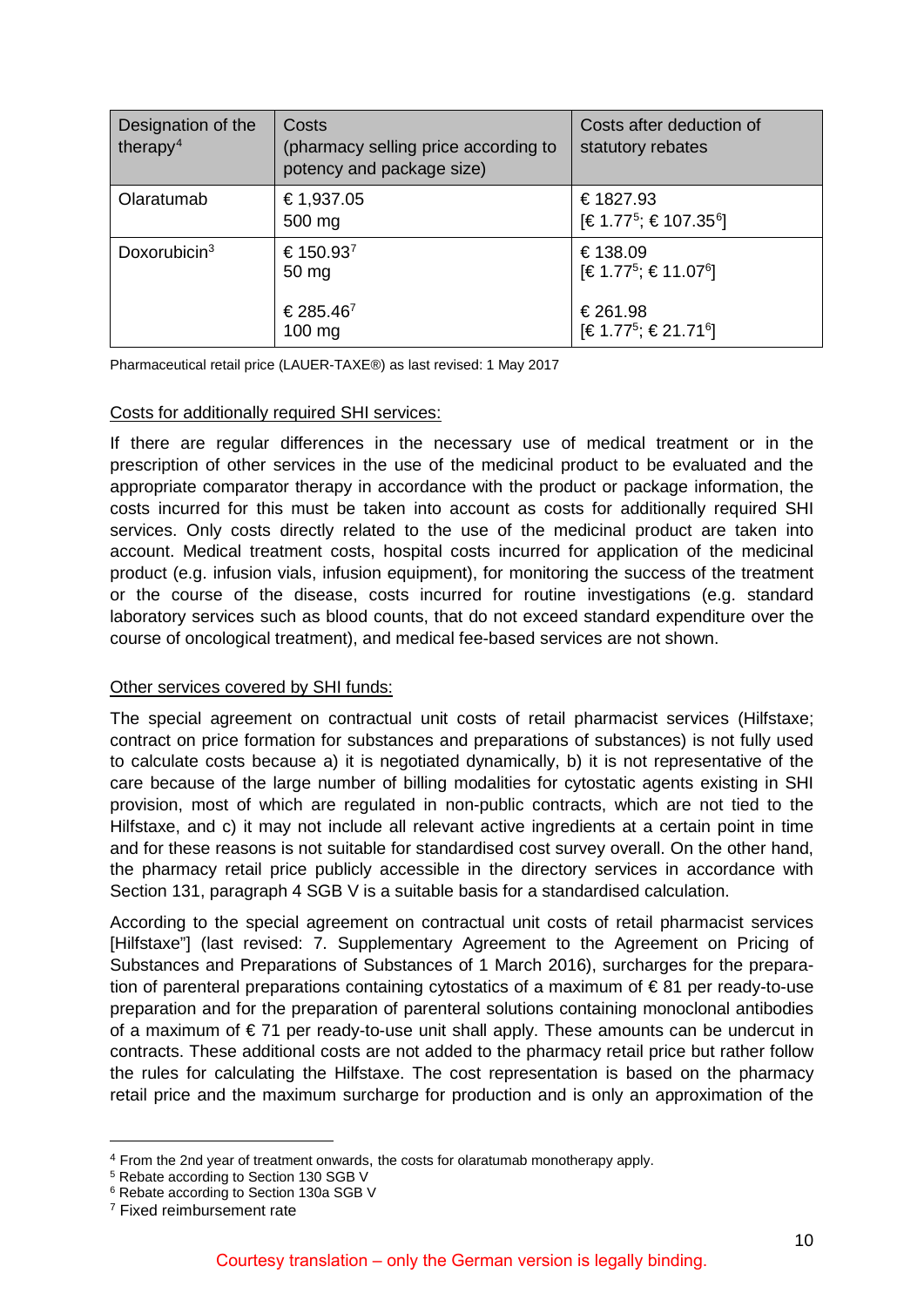treatment costs. This presentation does not take into account, for example, the rebates on the pharmacy purchase price of the active ingredients, the invoicing of discards, and the calculation of application containers and carrier solutions according to the regulations of Annex 3 of the Hilfstaxe.

| Designation of the therapy <sup>4</sup> | Costs per<br>unit | Number per<br>cycle | Number per<br>patient per<br>year | Costs per<br>patient per<br>year |
|-----------------------------------------|-------------------|---------------------|-----------------------------------|----------------------------------|
| Olaratumab                              | €71               | 2                   | 34                                | €2,414                           |
| Doxorubicin                             | €81               |                     | 8                                 | €648<br>Total:<br>€3,062         |

#### <span id="page-10-0"></span>**3. Bureaucratic costs**

The proposed resolution does not create any new or amended information obligations for care providers within the meaning of Annex II to Chapter 1 VerfO and, accordingly, no bureaucratic costs.

#### <span id="page-10-1"></span>**4. Process sequence**

On 1 December 2016, the pharmaceutical company submitted a dossier for the benefit assessment of olaratumab to the G-BA in due time in accordance with Chapter 5, Section 8, number 1, sentence 2 VerfO.

The benefit assessment of the G-BA was published on 1 March 2017 together with the IQWiG assessment of treatment costs and patient numbers on the G-BA website [\(www.g](http://www.g-ba.de/)[ba.de\),](http://www.g-ba.de/) thus initiating the written statement procedure. The deadline for submitting written statements was 22 March 2017.

The oral hearing was held on 11 April 2017.

In order to prepare a recommendation for a resolution, the Subcommittee on Medicinal Products commissioned a working group (Section 35a) consisting of the members nominated by the leading organisations of the care providers, the members nominated by the SHI umbrella organisation, and representatives of the patient organisations. Representatives of the IQWiG also participate in the sessions.

The evaluation of the written statements received and the oral hearing were discussed at the session of the subcommittee on 23 May 2017, and the proposed resolution was approved.

At its session on 18 May 2017, the plenum adopted a resolution to amend the Pharmaceuticals Directive.